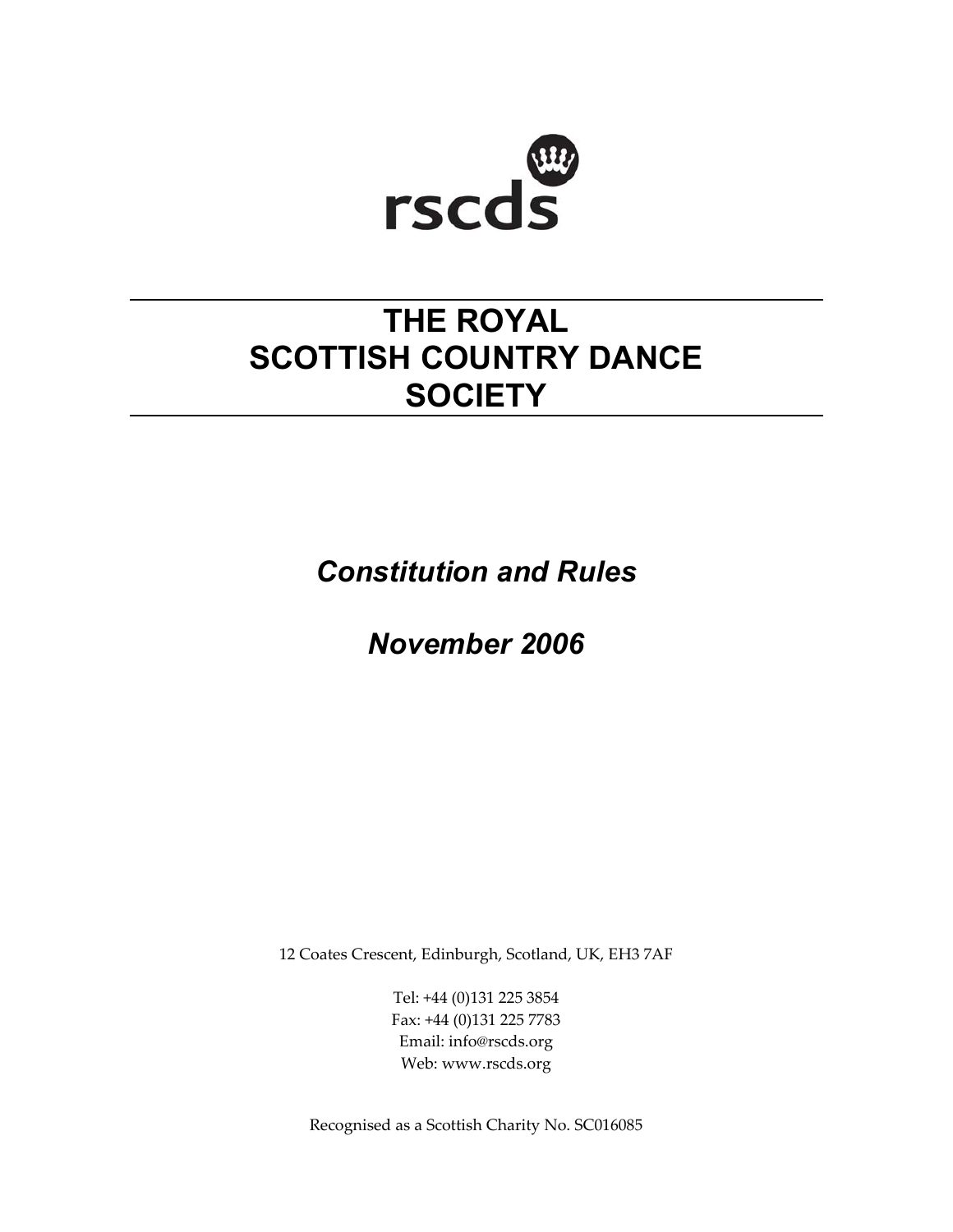# **CONTENTS**

# **CONSTITUTION**

| <b>ENERAL</b> |
|---------------|
|---------------|

| 1.  | Type of Organisation                   | 4      |
|-----|----------------------------------------|--------|
| 2.  | Name and Registered Office             | 4      |
| 3.  | Purposes                               | 4      |
| 4.  | Placeholder for possible future clause | 4      |
| 5.  | Governance                             | 4      |
| 6.  | Structure                              | 4      |
| 7.  | Placeholder for possible future clause | 5      |
| 8.  | Placeholder for possible future clause | 5      |
|     | <b>MEMBERSHIP</b>                      |        |
| 9.  | Qualification for Membership           | 5      |
| 10. | Honorary Membership                    | 5      |
| 11. | Termination of Membership              | 5      |
| 12. | Local Associations/Branches            | 5      |
| 13. | Membership Appeals                     | 5      |
| 14. | Subscriptions                          | 5      |
|     | <b>MANAGEMENT STRUCTURE</b>            |        |
|     |                                        |        |
| 15. | <b>Office Bearers</b>                  | 5      |
| 16. | Management Board                       | 5      |
| 17. | Number of Trustees                     | 6      |
| 18. | Termination of Trustees' Office        | 6      |
| 19. | Meetings                               | 6      |
| 20. | Quorum                                 | 6      |
| 21. | Chairman's Casting Vote                | 6      |
| 22. | Duties of the Management Board         | 6      |
| 23. | Powers of the Management Board         | 6      |
| 24. | <b>Management Committees</b>           | 7      |
| 25. | Management Committee Meetings          | 8      |
|     | <b>ELECTIONS</b>                       |        |
| 26. | Posts within the Society               | 8      |
| 27. | Eligibility                            | 8      |
| 28. | Nominations                            | 8      |
| 29. | Elections                              | 8      |
| 30. | Elections and Terms of Office          | $\, 8$ |
| 31. | Voting in Elections                    | 9      |
|     | <b>ADMINISTRATION</b>                  |        |
| 32. | Minutes                                | 9      |
| 33. | Register                               | 9      |
| 34. | Accounts                               | 9      |
| 35. | Temporary Appointments                 | 9      |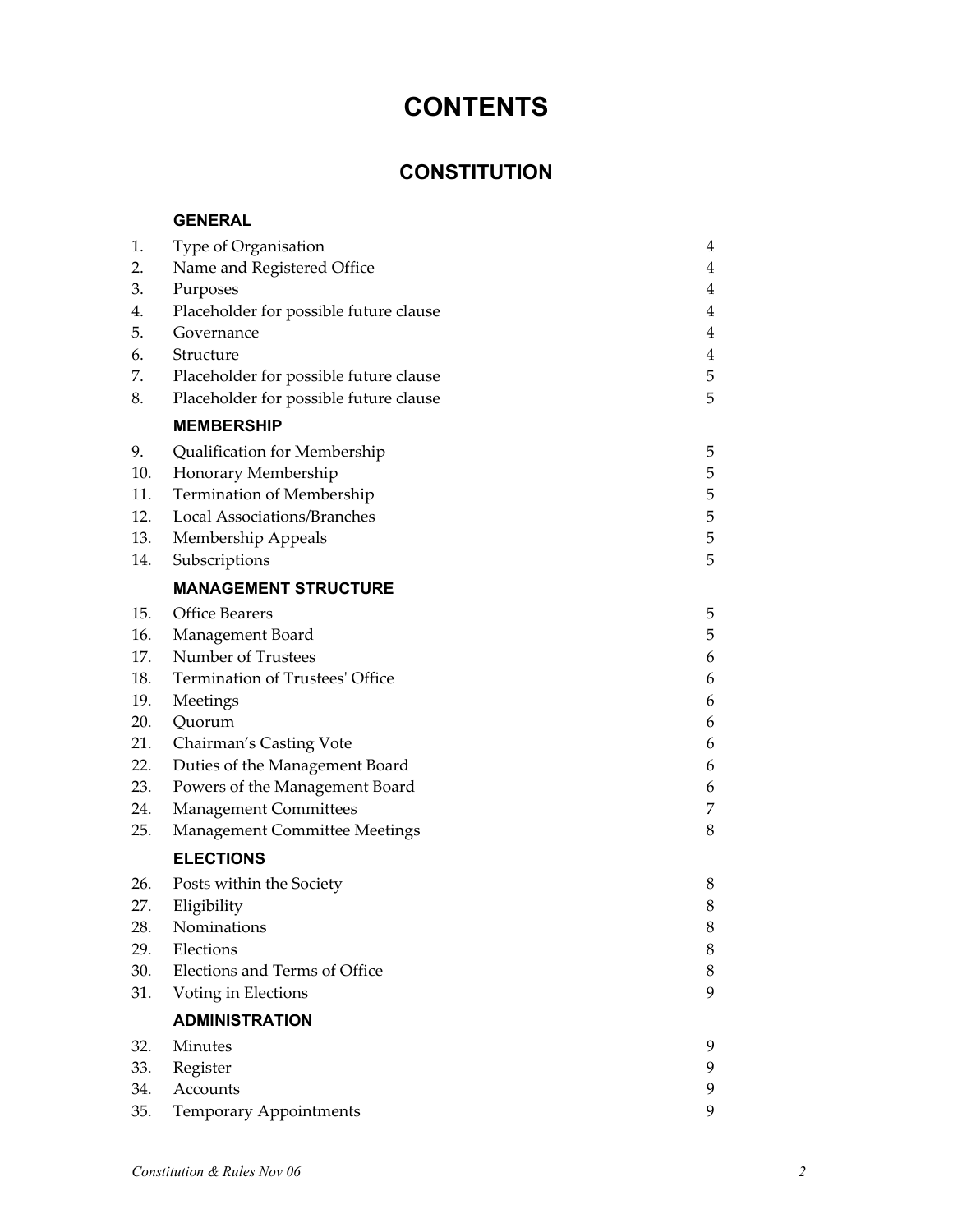| 36. | Sub-committees                                | 10 |
|-----|-----------------------------------------------|----|
| 37. | <b>Working Groups</b>                         | 10 |
|     | <b>DECISION MAKING BY THE SOCIETY</b>         |    |
| 38. | <b>Annual General Meeting</b>                 | 10 |
| 39. | <b>Special General Meeting</b>                | 10 |
| 40. | Notice of General Meetings                    | 10 |
| 41. | Quorum at a General Meeting                   | 10 |
| 42. | Procedure at General Meetings                 | 10 |
| 43. | Allocation of Delegates to General Meetings   | 11 |
| 44. | Appointment of Delegates                      | 11 |
| 45. | Motions to the Annual General Meeting         | 11 |
| 46. | Urgent Business at the Annual General Meeting | 11 |
| 47. | Voting on Motions                             | 11 |
| 48. | <b>Unfinished Business</b>                    | 11 |
|     | <b>MISCELLANEOUS</b>                          |    |
| 49. | Alterations to the Constitution or Rules      | 12 |
| 50. | Winding-up                                    | 12 |
| 51. | Interpretation                                | 12 |
|     |                                               |    |

# **RULES**

| Ι.  | Payment of Subscriptions                            | 13 |
|-----|-----------------------------------------------------|----|
| II. | Terms of Office and Elections                       | 13 |
|     | A. General                                          |    |
|     | <b>B.</b> Elections                                 |    |
|     | C. Terms of Office                                  |    |
| Ш.  | Duties and Responsibilities of the Management Board | 14 |
| IV. | <b>Management Committees</b>                        | 15 |
| V.  | Procedures Relating to General Meetings             | 15 |
|     | A. Chairman                                         |    |
|     | <b>B.</b> Delegates                                 |    |
|     | C. Agenda for the Annual General Meeting            |    |
|     | D. Motions and Amendments                           |    |
|     | E. Deference to Chairman                            |    |
|     | F. Speakers                                         |    |
|     | G. Other Procedural Matters                         |    |
| VI. | Local Associations/Branches                         | 17 |
|     | VII. Teachers' Associations                         | 18 |
| IX. | <b>Examinations and Certificates</b>                | 18 |
| Х.  | Appointments                                        | 18 |
| XI. | Making and Alteration of Rules                      | 18 |
|     |                                                     |    |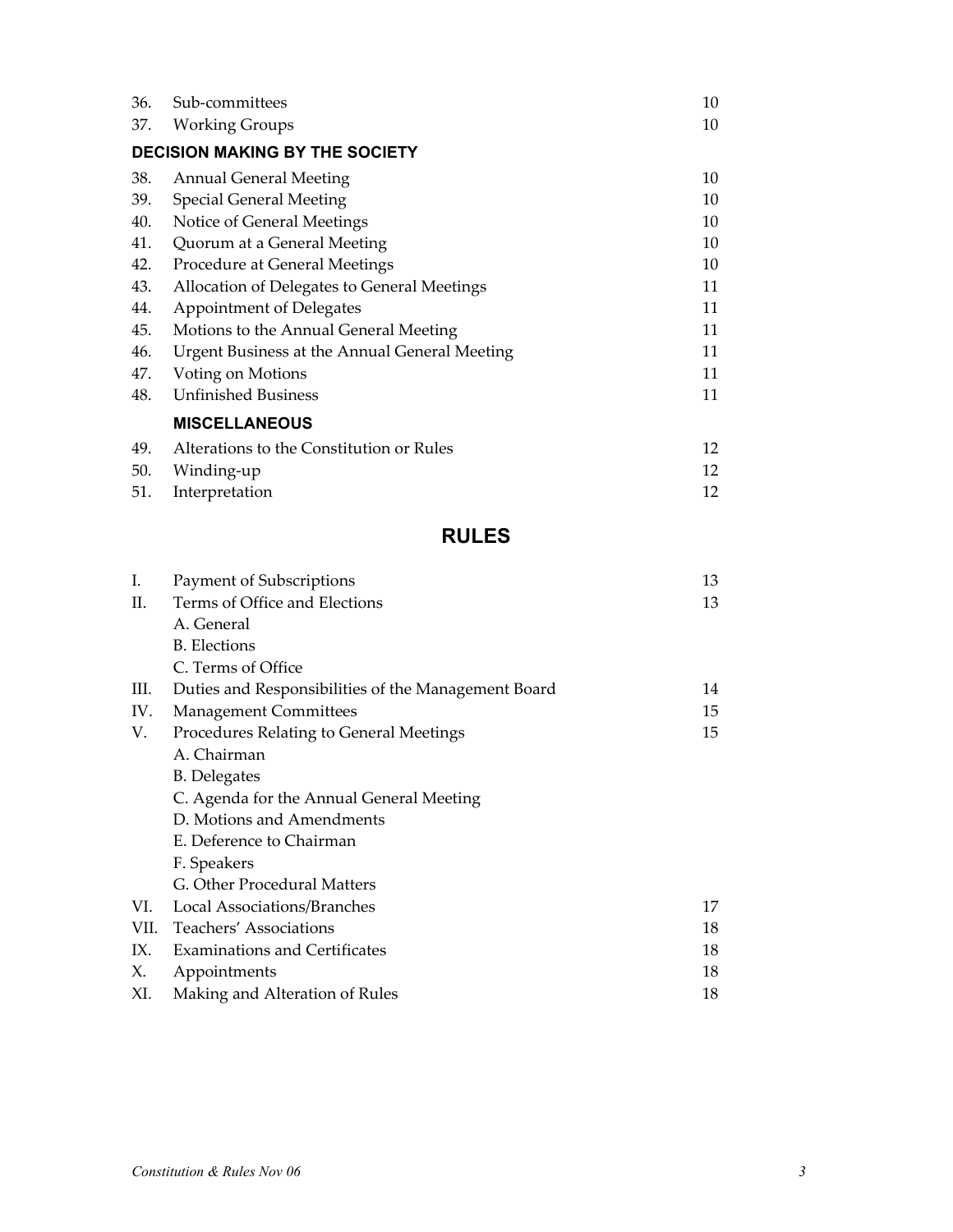# **THE ROYAL SCOTTISH COUNTRY DANCE SOCIETY**

# **CONSTITUTION**

# **GENERAL**

## **1. Type of Organisation**

The Society is an unincorporated association which is registered as a Scottish charity.

### **2. Name and Registered Office**

The name of the Society shall be "The Royal Scottish Country Dance Society". Its registered office shall be 12 Coates Crescent, Edinburgh, Scotland, UK, EH3 7AF.

### **3. Purposes**

The purposes of the Society shall be to advance the education of the public in traditional Scottish country dancing and in furtherance thereof:

- (a) to preserve and further the practice of traditional Scottish country dancing;
- (b) to provide, or assist in providing, special education or instruction in the practice of Scottish country dancing;
- (c) to promote/publish, by all available means, information and music relating to Scottish country dancing, and in particular, to publish or cause to be published descriptions of Scottish country dances with music and diagrams in simple form and at moderate price;
- (d) to collect books, manuscripts, illustrations and other memorabilia relating to Scottish country dancing and to the Society;
- (e) generally to do such other things as are or may be considered by the Society to be incidental or conducive to the attainment of the purposes above stated or any of them.

## **4. Placeholder for possible future clause**

### **5. Governance**

The Society shall be governed in accordance with:

- (a) the law of Scotland;
- (b) this Constitution made by the Society in General Meeting;
- (c) the following Rules made by the Society in General Meeting.

### **6. Structure**

The Society shall consist of:

- (a) members who, through their membership of licensed Local Associations of members of the Society (commonly referred to as Branches of the Society), appoint delegates to represent them at general meetings of the Society; members also have the right to stand for election to the Management Board and Management Committees and to offer themselves as candidates for appointed or other elected posts;
- (b) the Management Board and Management Committees, who hold regular meetings and generally control the activities of the Society; members of the Management Board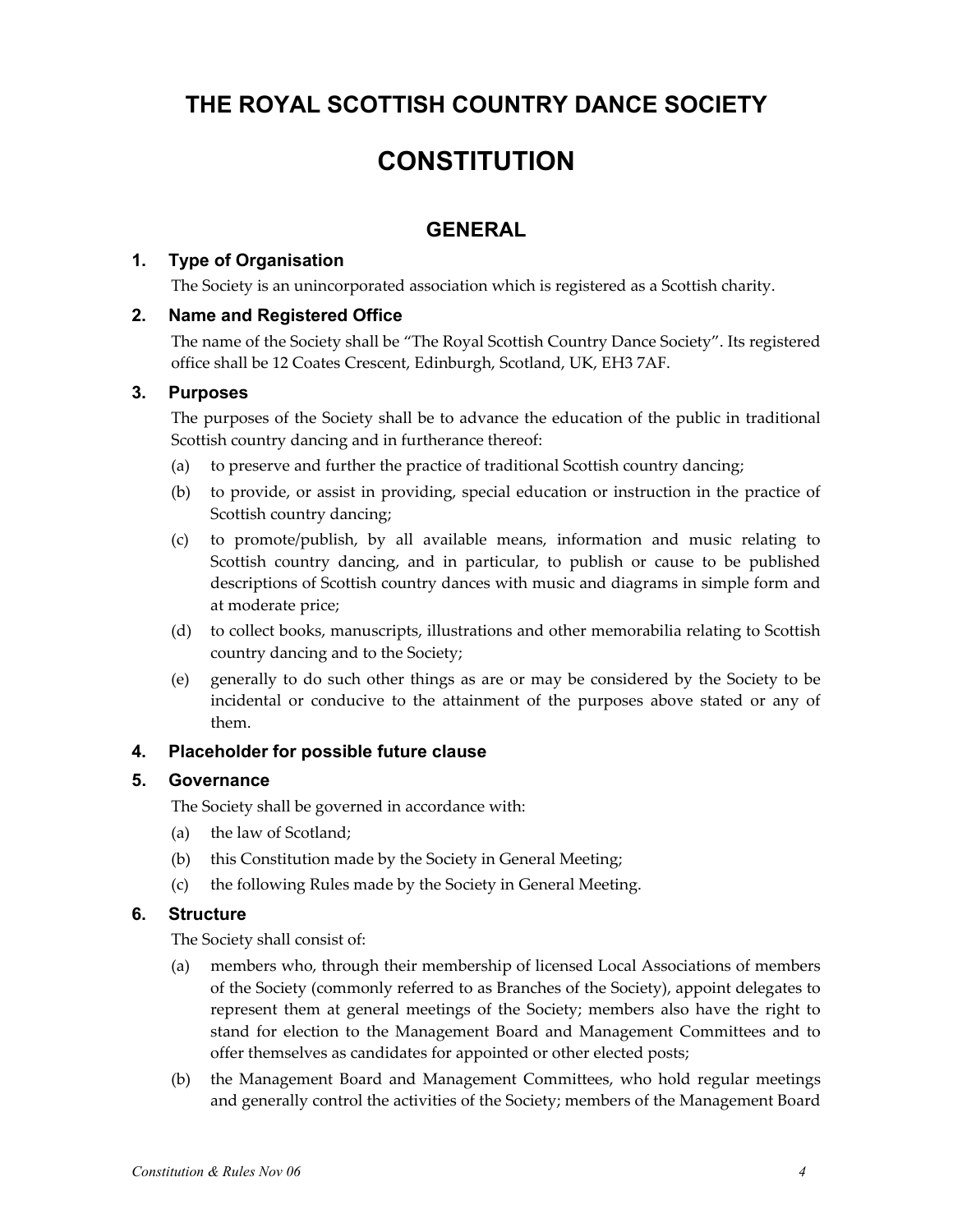are the Charity Trustees of the Society and have overall responsibility for managing the Society's affairs.

**7. Placeholder for possible future clause** 

### **8. Placeholder for possible future clause**

# **MEMBERSHIP**

### **9. Qualification for Membership**

Membership of the Society shall be open to all persons worldwide aged 16 years or over interested in the purposes of the Society upon payment of the appropriate subscription.

### **10. Honorary Membership**

(a) President

The Society shall invite a person of distinction to become President of the Society.

(b) Patron and Vice Presidents

 The Society in General Meeting may from time to time invite persons to become the Patron or Vice Presidents of the Society.

(b) Honorary Members

 The Management Board may grant honorary membership to any person interested in the purposes of the Society and likely to further its interests.

### **11. Termination of Membership**

The Management Board shall have the power to refuse membership to, or terminate the membership of, any person whom it considers should not be a member of the Society.

### **12. Local Associations/Branches**

The Management Board shall have the power to authorise the granting or termination of licences to Local Associations of members of the Society (Branches), in accordance, or as near as may be, with the Society's pro forma Licence Agreement.

### **13. Membership Appeals**

Any person denied membership of the Society or any local group of members denied a licence to form a Local Association/Branch may appeal to an Appeals Committee comprising the President and three disinterested members appointed by the President.

### **14. Subscriptions**

The rates of membership subscription shall be determined by the Society in General Meeting.

# **MANAGEMENT STRUCTURE**

## **15. Office Bearers**

The Office Bearers of the Society shall be the President, the Chairman, the Chairman Elect and the Treasurer. The President shall be appointed, and the Chairman Elect and Treasurer elected, at the Annual General Meeting.

### **16. Management Board**

The Management Board, who shall be the Trustees of the Society, shall manage the affairs of the Society. Trustees must be members of the Society who are aged 18 years or over.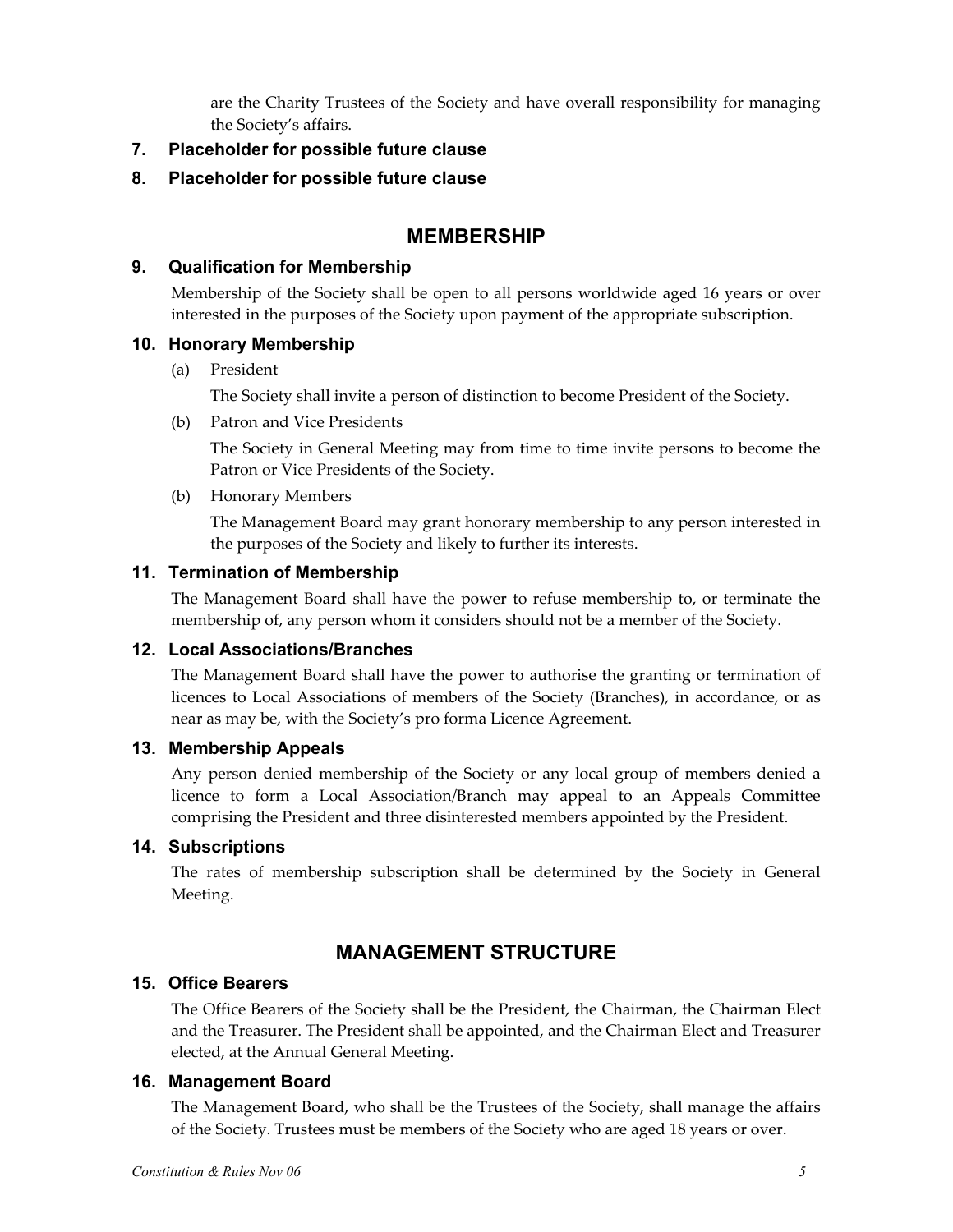## **17. Number of Trustees**

The Management Board shall comprise the Chairman, the Chairman Elect, the Treasurer (who shall also be the Convenor of the General Purposes and Finance Committee), the two other Management Committee Convenors and, after an initial transition period, a maximum of twelve ordinary elected members. During the initial transition period the maximum number of ordinary elected members will be reduced progressively from eighteen to twelve by elections in accordance with the Rules.

# **18. Termination of Trustees' Office**

A member of the Management Board shall automatically cease to hold office if:

- (a) he/she becomes debarred from acting as a charity trustee under the Charities and Trustee Investment (Scotland) Act 2005;
- (b) he/she ceases to be a member of the Society;
- (c) he/she becomes an employee of the Society.

### **19. Meetings**

The Management Board shall hold at least four ordinary meetings in each year, at least two weeks' notice having been given of each meeting.

### **20. Quorum**

To constitute a quorum at any meeting of the Management Board during the initial transition period the number of elected members present shall exceed half the number of elected members on the Management Board. After the initial transition period nine members of the Management Board shall constitute a quorum.

### **21. Chairman's Casting Vote**

The chairman of the meeting shall have a casting as well as a deliberative vote.

### **22. Duties of the Management Board**

The Management Board shall have the following duties.

- (a) To set, review and direct the policies and strategic planning of the Society to meet its purposes, through the work of the Board and the three Management Committees, giving due consideration to the international membership of the Society.
- (b) To present to the Society in Annual General Meeting a report of the Society's affairs, the audited annual accounts for the previous financial year, and an outline plan for the coming year.
- (c) To appoint a Secretary to manage the office and take responsibility for administering the day-to-day affairs of the Society.

### **23. Powers of the Management Board**

The Management Board shall have the following powers.

- (a)To appoint and dismiss a Schools Director, Youth Director, Music Director and Archivist, to take responsibility for and control specific operations within the Society. Such Directors and the Archivist shall be members of the Society and each shall have full voting rights in the Management Committee in which he/she serves.
- (b) To appoint and dismiss members or non-members to take on executive, managerial or supervisory responsibilities as defined by the Management Board and to determine their terms and conditions of engagement and remuneration, if any.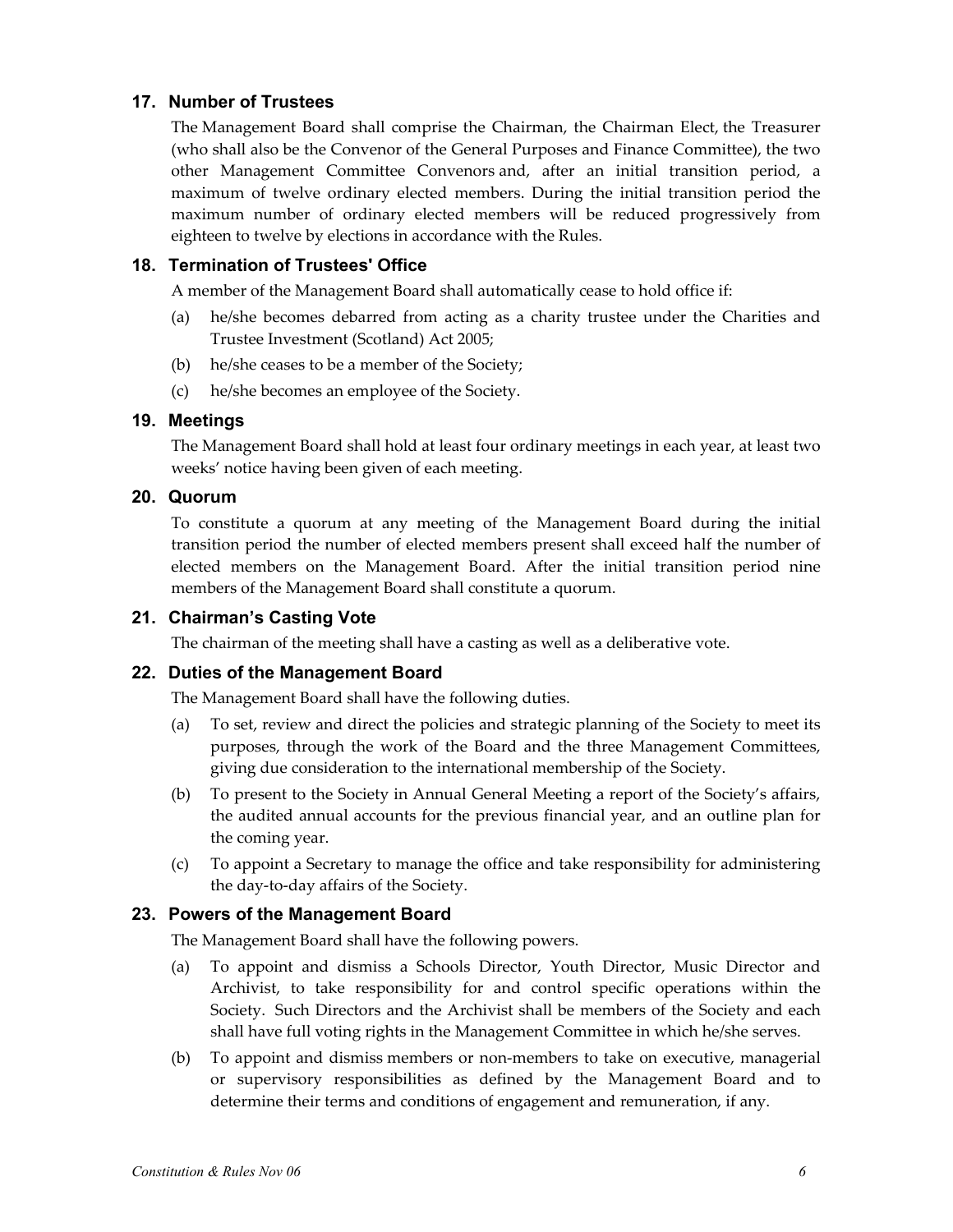- (c) To appoint and dismiss administrative staff and advisors and determine their remuneration.
- (d) To appoint members to fill vacancies on the Management Board and Management Committees as substitutes with voting rights, to enable the efficient running of the Society to continue until the next election.
- (e) To interpret the Rules accompanying this Constitution in a manner consistent with their general intent and to act on its interpretation if necessary to deal with any ambiguity, lack of clarity or inadequacy in the Rules. All such interpretations shall be recorded and reported to the Society in General Meeting.
- (f) To define practices, policies, procedures, committee remits and the duties, responsibilities and terms of office of Directors and appointees for the administration and management of the affairs of the Society.
- (g) To grant the status of Affiliated Group to firms, companies, societies, clubs, associations or other bodies interested in the purposes of the Society; the decision as to whether any body shall be admitted or retained as an Affiliated Group shall be at the absolute discretion of the Management Board.
- (h) To determine fees payable to the Society by Affiliated Groups.

#### **24. Management Committees**

There shall be three Management Committees as under-noted, with responsibility to the Management Board for implementing Society policy and strategy within their remits as delegated by the Management Board.

- (a) The **General Purposes and Finance Committee** shall comprise the Convenor/Society Treasurer and a maximum of six ordinary elected members, except for the final year of the Convenor's period in office when a Convenor Elect shall be elected in addition to the ordinary elected members; its responsibilities shall include matters of general administration and finance.
- (b) The **Education and Training Committee** shall comprise a Convenor, the Schools Director, the Youth Director, and eight elected members, except for the final year of the Convenor's period in office when a Convenor Elect shall be elected in addition to the ordinary elected members. Should fewer than two examiners be elected to serve on E&T, the Management Board shall have the power to appoint up to two examiners to the Committee to serve until the following Annual General Meeting. Such appointees shall have full voting rights. The Committee's responsibilities shall include matters concerning the standards and performance of Society dances, the teaching of dancers and musicians, the regulations and procedures of the Society's tests and examinations, the appointment of examiners, adjudicators and assessors, and the organisation of Schools.
- (c)The **Membership Services Committee** shall comprise a Convenor, the Music Director, the Archivist and a maximum of six ordinary elected members, except for the final year of the Convenor's period in office when a Convenor Elect shall be elected in addition to the ordinary elected members; its responsibilities shall include matters concerning public relations, research, archives, publications, marketing, and services to members, Local Associations/Branches and Affiliated Groups.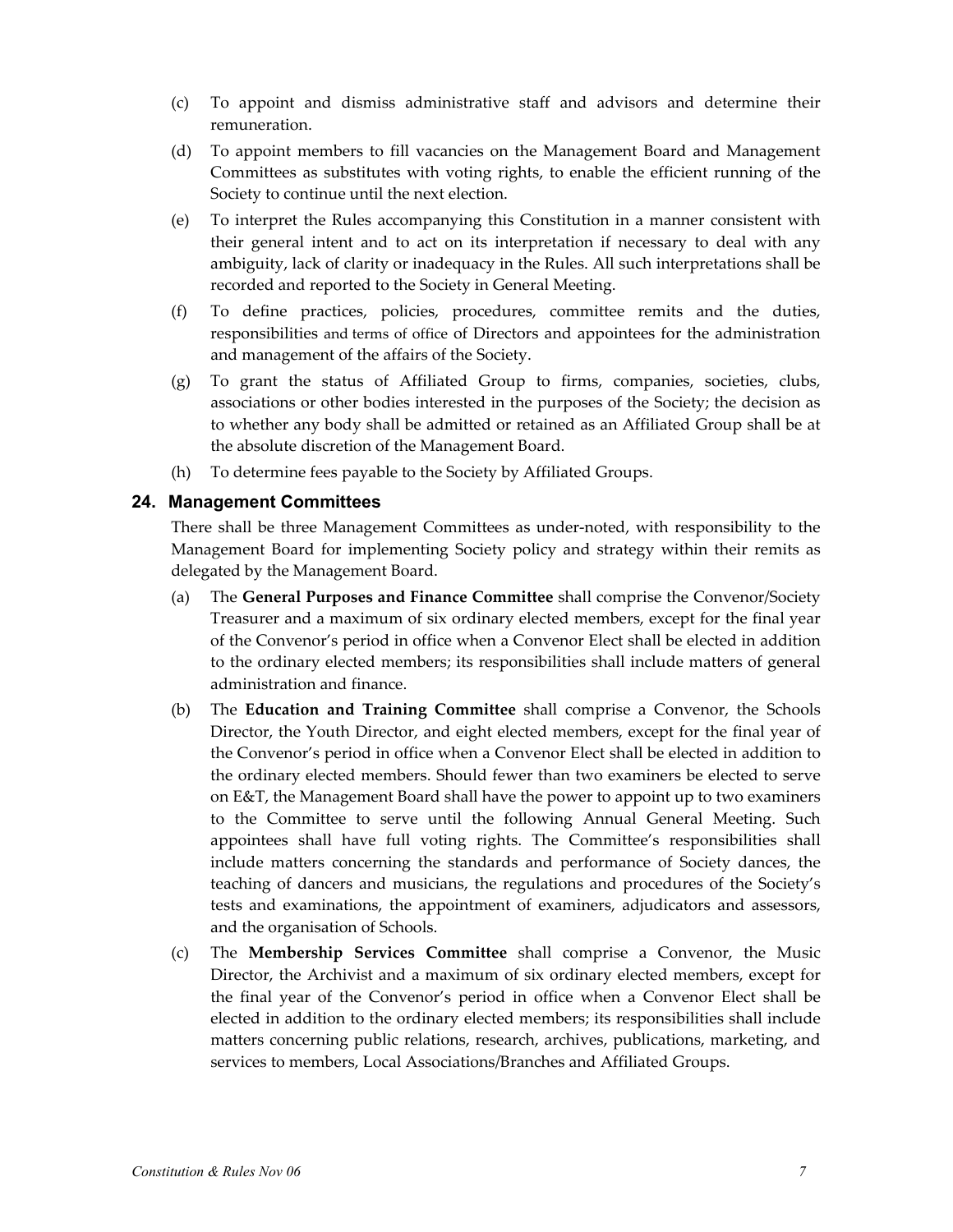### **25. Management Committee Meetings**

- (a) The Management Committees shall each meet at least four times each year and shall present reports of their meetings to the Management Board.
- (b) To constitute a quorum at any Management Committee meeting the number of elected members present shall exceed half the number of elected committee members.
- (c) The chairman of the meeting (normally the Convenor) shall have a casting vote as well as a deliberative vote.
- (d) The Chairman and/or Chairman Elect may at any time attend and participate in any committee or other meeting, without a vote.

# **ELECTIONS**

### **26. Posts within the Society**

Unless otherwise stated, the following procedures apply to the nomination and election of the Chairman Elect, Management Committee Convenors Elect, Management Board members, and Management Committee members. These procedures shall also apply to the election of a Chairman or Convenor if required to fill a vacancy when there is no elected member in place to take over that position.

### **27. Eligibility**

- (a) Any member of the Society aged 18 years or over may stand for election subject to the Rules concerning Terms of Office.
- (b) A member may stand for two posts, but may hold only one elected post in the Society.

### **28. Nominations**

All nominations must be in writing, proposed and seconded by members and supported by 10 additional members. A statement of consent from the member nominated must be included. All nominations must be in the hands of the Secretary at least eight weeks before the Annual General Meeting.

### **29. Elections**

All elections shall take place at the Annual General Meeting.

### **30. Elections and Terms of Office**

- (a) An election shall be held for a new Chairman Elect when the current Chairman Elect is due to assume office as Chairman. The new Chairman Elect shall be elected to hold office for two years and shall then take office as Chairman for two years. In the event of the resignation or death of the Chairman, the Chairman Elect shall immediately take office as Chairman and continue to hold that office for two years following the next Annual General Meeting.
- (b) An election shall be held for a Management Committee Convenor Elect one year before the current Management Committee Convenor is due to complete his/her term of office. Each Management Committee Convenor Elect shall be elected to hold office for one year and shall then take office as Convenor for three years. In the event of the resignation or death of a Convenor, the Convenor Elect shall immediately take office as Convenor and continue to hold that office after the next Annual General Meeting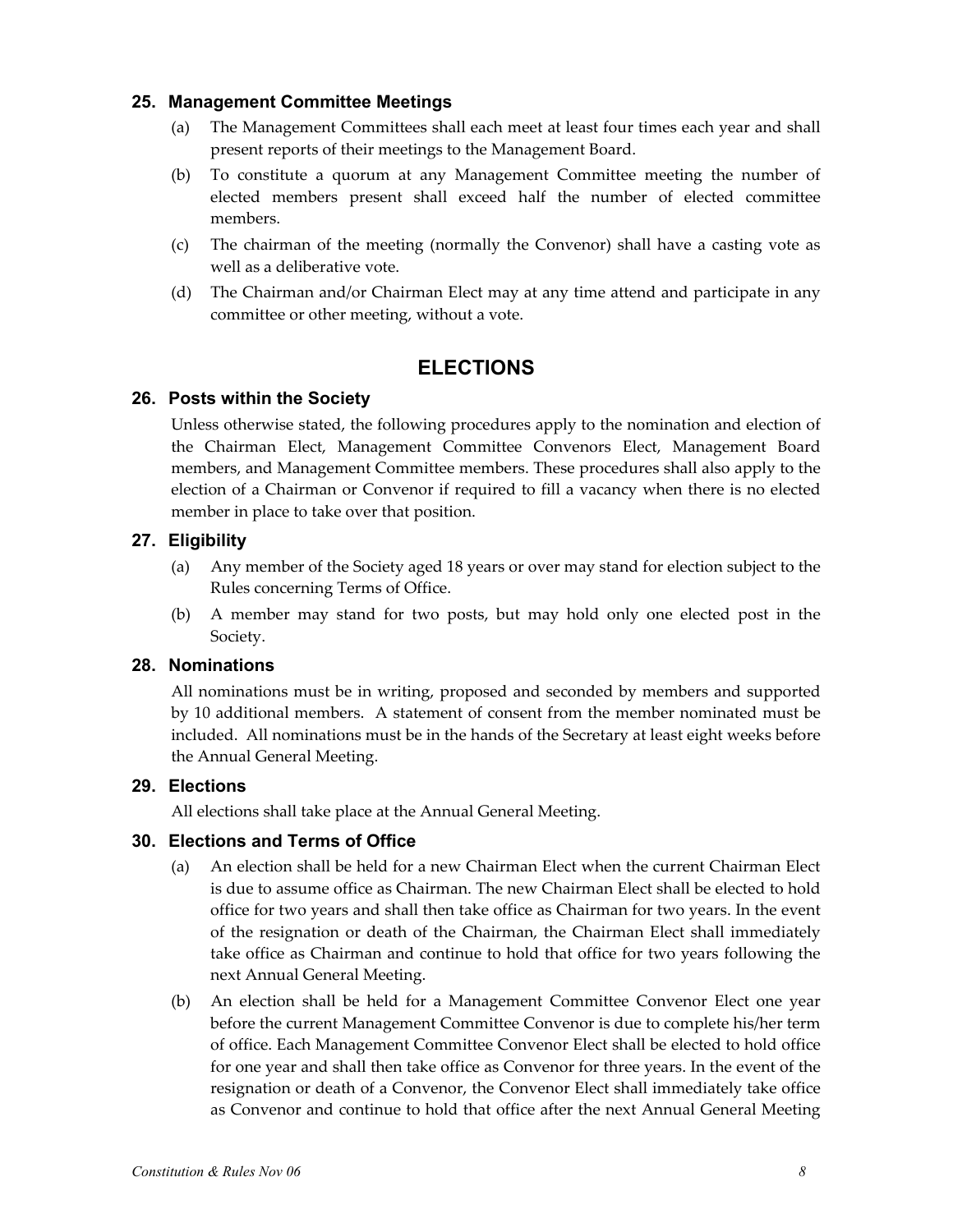for a further three years. In the event of the resignation or death of a Convenor when there is no Convenor Elect, the Management Board shall appoint a substitute Convenor, with voting rights, to serve until the next Annual General Meeting at which an election can be held, when a Convenor shall be elected to serve for three years.

- (c) One third of the ordinary elected members of the Management Board, of each Management Committee and of elected Society examiners, or as near one third as practicable, shall stand down each year.
- (d) Elections shall be held annually, in accordance with the Rules, for one third, or as near one third as practicable, of ordinary members of the Management Board and each Management Committee to serve for three consecutive years.
- (e) Elections shall also be held, if required, for ordinary members to serve for one or two years, in accordance with the Rules, to fill any other vacancies on the Management Board and Management Committees.
- (f) Elections shall be held as required, in accordance with the Rules, for Society examiners to serve for a maximum of three years on the Education and Training Committee.
- (g) An election to fill a vacancy for Chairman, Chairman Elect, Convenor, or Convenor Elect shall be held at the earliest Annual General Meeting at which an election can be held under the terms of this Constitution. Members elected to fill such vacancies shall serve a full term of office.

#### **31. Voting in Elections**

Voting in all elections shall be by ballot by Local Associations/Branches. Every Local Association/Branch shall be entitled to the same number of votes as delegates to General Meetings. Voting papers shall be issued to Local Associations/Branches at least four weeks before the Annual General Meeting and shall be returned by hand to reach the Secretary just prior to the commencement of the meeting or by post at least seven days before the Annual General Meeting.

# **ADMINISTRATION**

### **32. Minutes**

The Management Board shall ensure that proper minutes, including the names of those present, are kept in relation to all Board meetings.

#### **33. Register**

The Management Board shall keep a register of Board members' full names, addresses, appointment date and retirement date for the preceding five years.

### **34. Accounts**

The Management Board shall ensure that proper accounting records are kept in accordance with all applicable statutory requirements.

#### **35. Temporary Appointments**

(a) The Management Board and Management Committees may, from time to time, coopt members or non-members of the Society with specific skills to act in an advisory capacity without voting rights.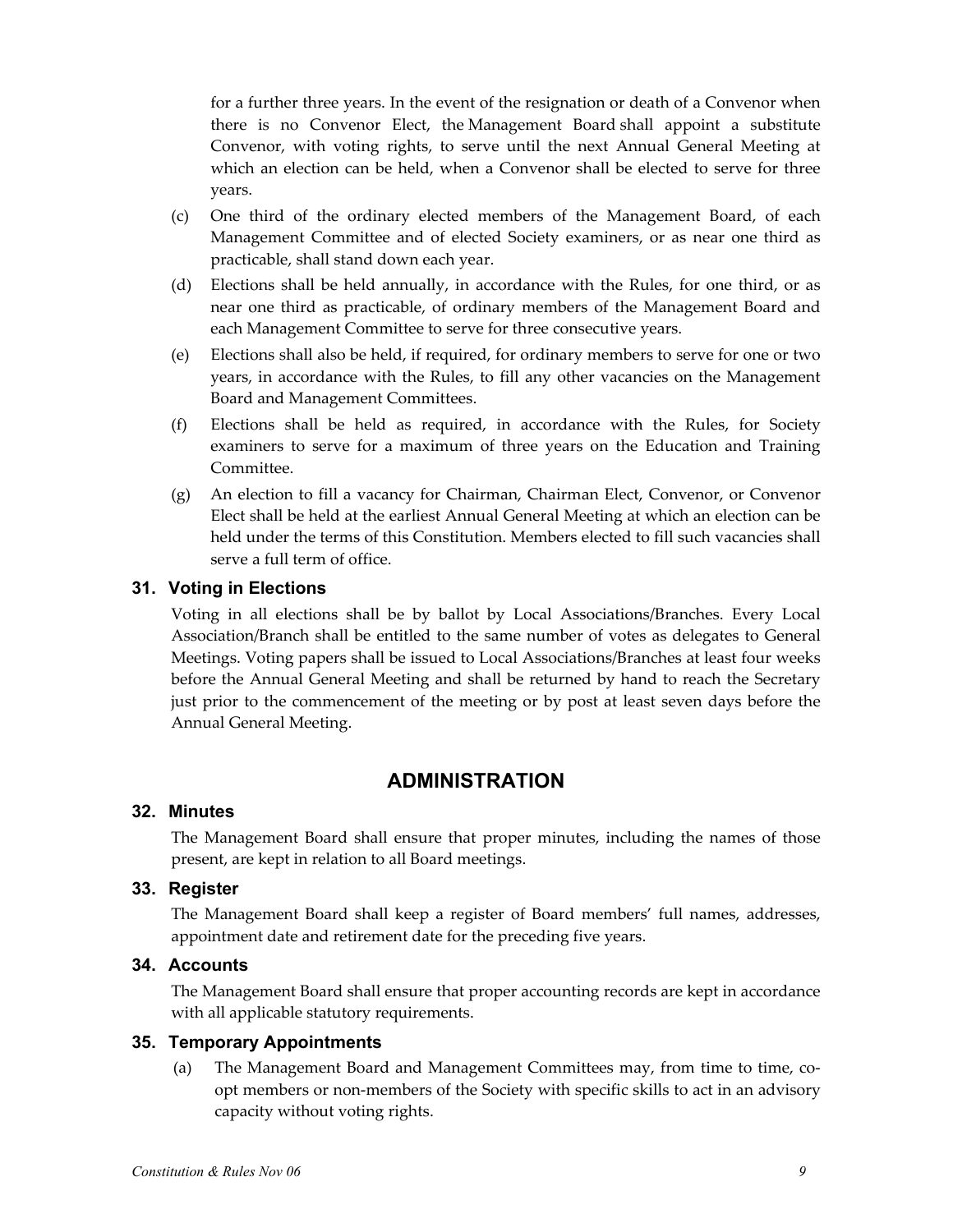(b) The Management Board and Management Committees may from time to time, make time-limited appointments of members or non-members of the Society with specific skills to any sub-committee or working group of the Management Board or a Management Committee.

#### **36. Sub-committees**

Sub-committees of the Management Board and Management Committees may be formed to pursue specific tasks. The Management Board or Management Committee forming any sub-committee shall have at least one representative on that sub-committee.

### **37. Working Groups**

The Management Board and Management Committees may appoint working groups with specific remits for a limited period of time, to assist with their workload. The Management Board or Management Committee forming any working group shall have at least one representative on that working group.

# **DECISION MAKING BY THE SOCIETY**

# **The Society in General Meeting**

### **38. Annual General Meeting**

The Annual General Meeting of the Society shall be held at such a time and at such a place as shall be determined by the Society at the previous Annual General Meeting. Failing such a decision or at its discretion, the Management Board shall call an Annual General Meeting, giving at least sixteen weeks' written notice.

### **39. Special General Meeting**

The Management Board, or any ten Local Associations/Branches by joint resolution, may call a Special General Meeting at any time. At any such meetings only the business stated on the notice calling the meeting shall be transacted.

### **40. Notice of General Meetings**

At least four weeks' notice, in writing, of any General Meeting shall be given to all Local Associations/Branches and members of the Management Board. Nothing done at any such meeting shall be invalidated by reason of any informality or irregularity in the calling of the Meeting or by reason of the non-receipt by any Local Association/Branch or delegate of a notice calling a meeting. Every notice shall contain a statement of the business to be discussed at the Meeting.

### **41. Quorum at a General Meeting**

Eighty delegates, or one-quarter of the appointed delegates, whichever is the lesser, shall form a quorum. If a quorum is not present one hour after the appointed time for the Meeting, the chairman shall declare the Meeting dissolved.

### **42. Procedure at General Meetings**

Any General Meeting shall adhere to the procedures listed in the Rules.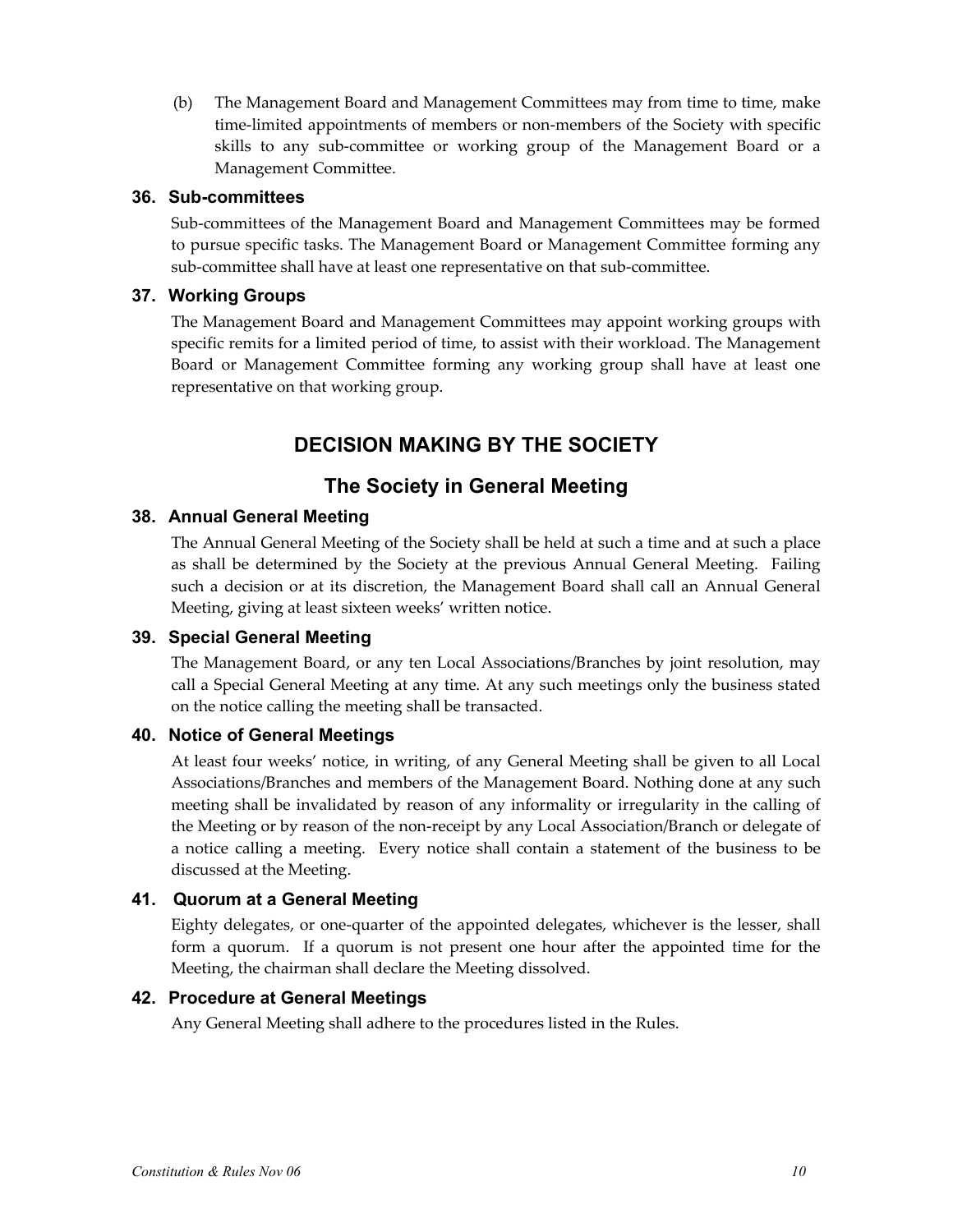# **Delegates**

# **43. Allocation of Delegates to General Meetings**

Every Local Association/Branch shall be entitled to send delegates to a General Meeting in proportion to the number of members who have nominated that Local Association/Branch as their primary Local Association/Branch, through which they wish to be represented in the Society, on the following basis: one delegate per 50 members or part thereof, subject to a minimum of two delegates per Local Association/Branch.

## **44. Appointment of Delegates**

- (a) The delegates for each Local Association/Branch shall be appointed in accordance with the procedures contained in its Constitution.
- (b) A Local Association/Branch may appoint delegates who are not members of that Local Association/Branch.
- (c) Each delegate shall be a member of the Society, aged 18 years or over and shall have full voting powers at the discretion of the Local Association/Branch.
- (d) No delegate may represent more than one Local Association/Branch, or speak or vote on behalf of another delegate.

# **Motions**

# **45. Motions to the Annual General Meeting**

- (a) Ordinary motions to the Annual General Meeting may be submitted from the Management Board or any Local Association/Branch. Motions from a Local Association/Branch must be approved by members of the Local Association/Branch.
- (b) Ordinary motions must be in the hands of the Secretary at least 12 weeks prior to the Annual General Meeting for processing in accordance with the Rules.
- (c) Emergency motions to the Annual General Meeting may be submitted by the Management Board or by joint resolution of any ten Local Associations/Branches.
- (d) Emergency motions must be in the hands of the Secretary at least 6 weeks prior to the Annual General Meeting for inclusion in the final Agenda.

### **46. Urgent Business at the Annual General Meeting**

A motion to discuss urgent business, not included in the final Agenda for an Annual General Meeting, may be discussed, provided two-thirds of the delegates present consent.

### **47. Voting on Motions**

Except as otherwise provided, voting on all motions before a General Meeting shall be by a show of hands of delegates present. Decisions shall be by a simple majority of those voting, except in the case of alterations to the Constitution (see below). In the event of an equality of votes the chairman of the meeting shall have a casting vote.

### **48. Unfinished Business**

A General Meeting may be adjourned to a date fixed at the time or fixed thereafter by the Management Board. At any such adjourned meeting only such unfinished business as was on the original agenda shall be transacted.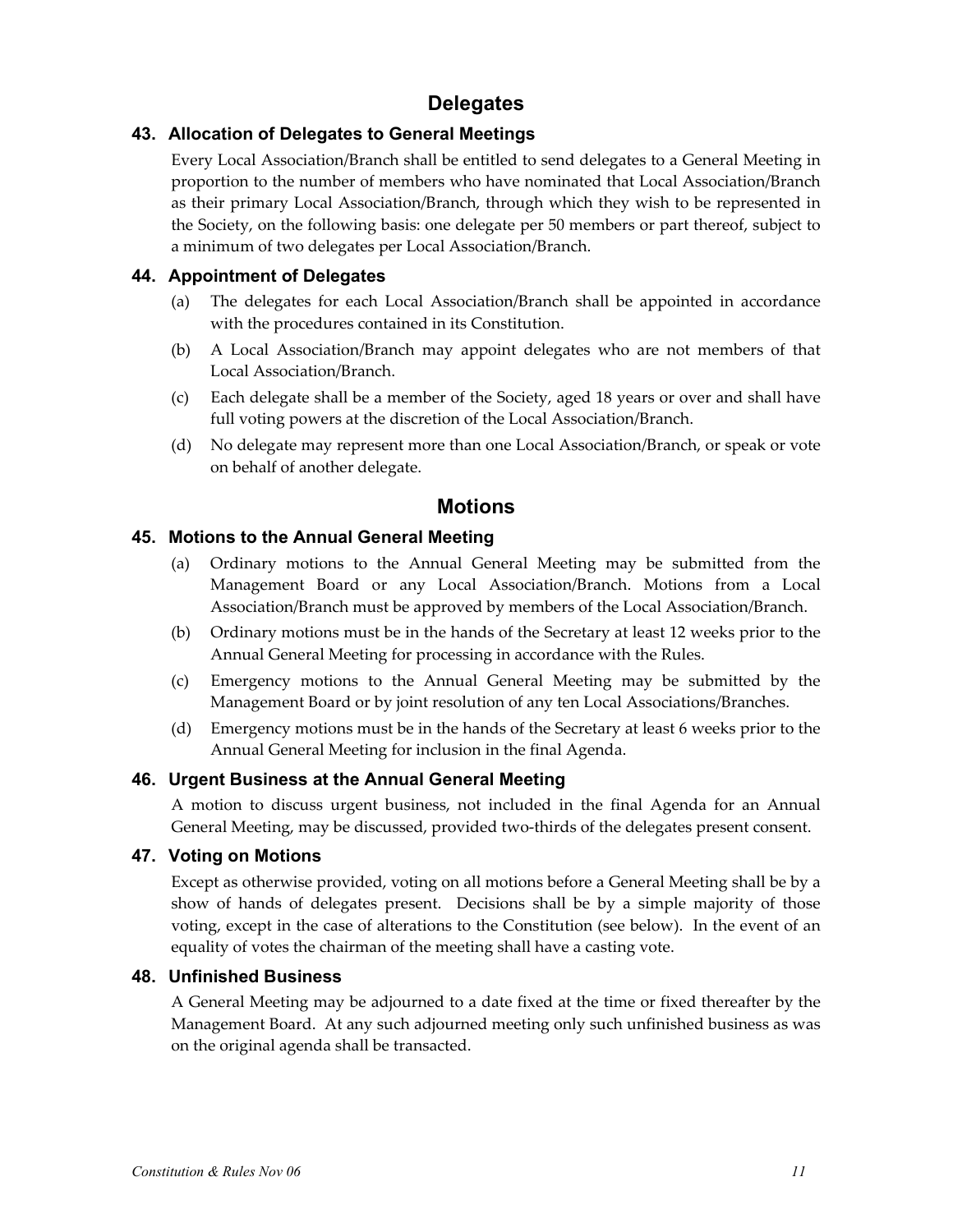# **MISCELLANEOUS**

## **49. Alterations to the Constitution or Rules**

- (a) An alteration to the Constitution of the Society shall be effected only by a motion passed by the Society in General Meeting which shall have received the vote of not fewer than two-thirds of the number of delegates present.
- (b) No alteration to the Constitution of the Society shall be made which would have the effect of causing the Society to cease to be recognised by the appropriate authority as a Scottish charity. Any change in name, purposes, amalgamation or winding-up requires the prior consent of the Office of the Scottish Charity Regulator (OSCR).
- (c) An alteration to the Rules accompanying this Constitution shall be effected only by a motion passed by a simple majority of delegates voting at a General Meeting of the Society.

### **50. Winding-up**

- (a) If the Society is to be dissolved, the winding-up process shall be carried out in accordance with the procedures set out in the Charities and Trustees Investment (Scotland) Act 2005, and shall require a motion passed by the Society in General Meeting which shall have received the vote of not less than two-thirds of the votes cast.
- (b) In the event of the dissolution of the Society any assets remaining after the satisfaction of all debts and liabilities shall not be paid to, or distributed among, the members of the Society, but shall be given or transferred to a recognised charitable body or bodies with similar purposes, with the approval of the appropriate bodies dealing with Scottish charities. The Society archives and records in whatever medium shall be deposited as a historic record with appropriate Scottish institutions existing at the time of dissolution. This also shall apply to any particular memorabilia of the Society, including the Chairman's chain of office. The Management Board, whose members were in office in the year of dissolution, shall demit office as Trustees of the Society only when this process is completed.

### **51. Interpretation**

References in this Constitution to the Charities and Trustee Investment (Scotland) Act 2005 should be taken to include:

- (a) any statutory provision which adds to, modifies or replaces that Act;
- (b) any statutory instrument issued in pursuance of that Act or in pursuance of any statutory provision falling under (a) above.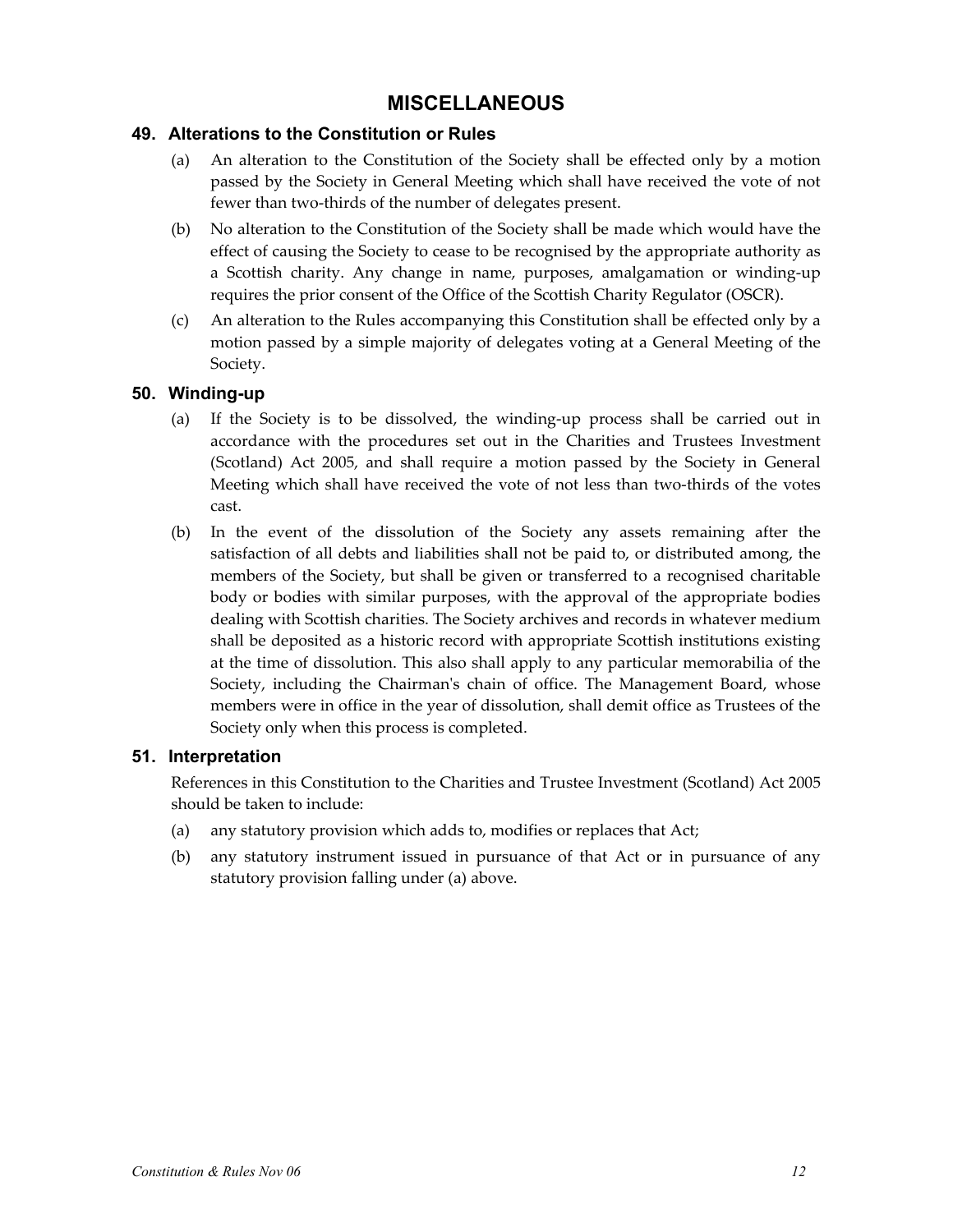# **THE ROYAL SCOTTISH COUNTRY DANCE SOCIETY**

# **RULES**

### **I. PAYMENT OF SUBSCRIPTIONS**

- 1. The Society's subscription year shall run from 1st July to 30th June of the following year. On joining the Society a member shall pay his/her first annual subscription which shall become renewable each year.
- 2. The holding of a current membership card or receipt form duly issued on behalf of the Society shall be evidence of membership of the Society.
- 3. Members who joined the Society as long term and life members under previous Rules shall retain their membership status in force at the time of payment of their subscriptions.

### **II. ELECTIONS AND TERMS OF OFFICE**

### **A. General**

1. Definition of a year

 Any reference to a year in relation to Elections and Terms of Office in both the Constitution and the Rules shall mean the elapsed time between successive Annual General Meetings.

2. Notification of vacancies

 Notification of vacancies for all elections shall be sent to Local Associations/Branches and posted on the members' website.

### **B. Elections**

- 1. Ordinary members of the Management Board
	- (a) Elections shall be held each year for four ordinary members of the Management Board to serve for three years.
	- (b) Elections shall also be held, if required, to fill other vacancies for ordinary members of the Management Board to serve for one or two years and thereby provide for four ordinary members to stand down each year.
- 2. Ordinary members of Management Committees
	- (a) Elections shall be held each year for two ordinary members on each Management Committee to serve for three years.
	- (b) Elections shall also be held, if required, to fill other vacancies for ordinary members on Management Committees to serve for one or two years and thereby provide for two ordinary members on each Management Committee to stand down each year.
- 3. Elections for less than three years' service
	- (a) Where elections are required for members to serve for one or two years, such elections shall run concurrently with the election for members to serve for three years; the requisite number of candidates receiving the highest number of votes shall serve for three years; similarly candidates receiving the next highest number of votes shall fill any vacancies for two yearsʹ service and candidates receiving the next highest number shall fill any vacancies for one year's service.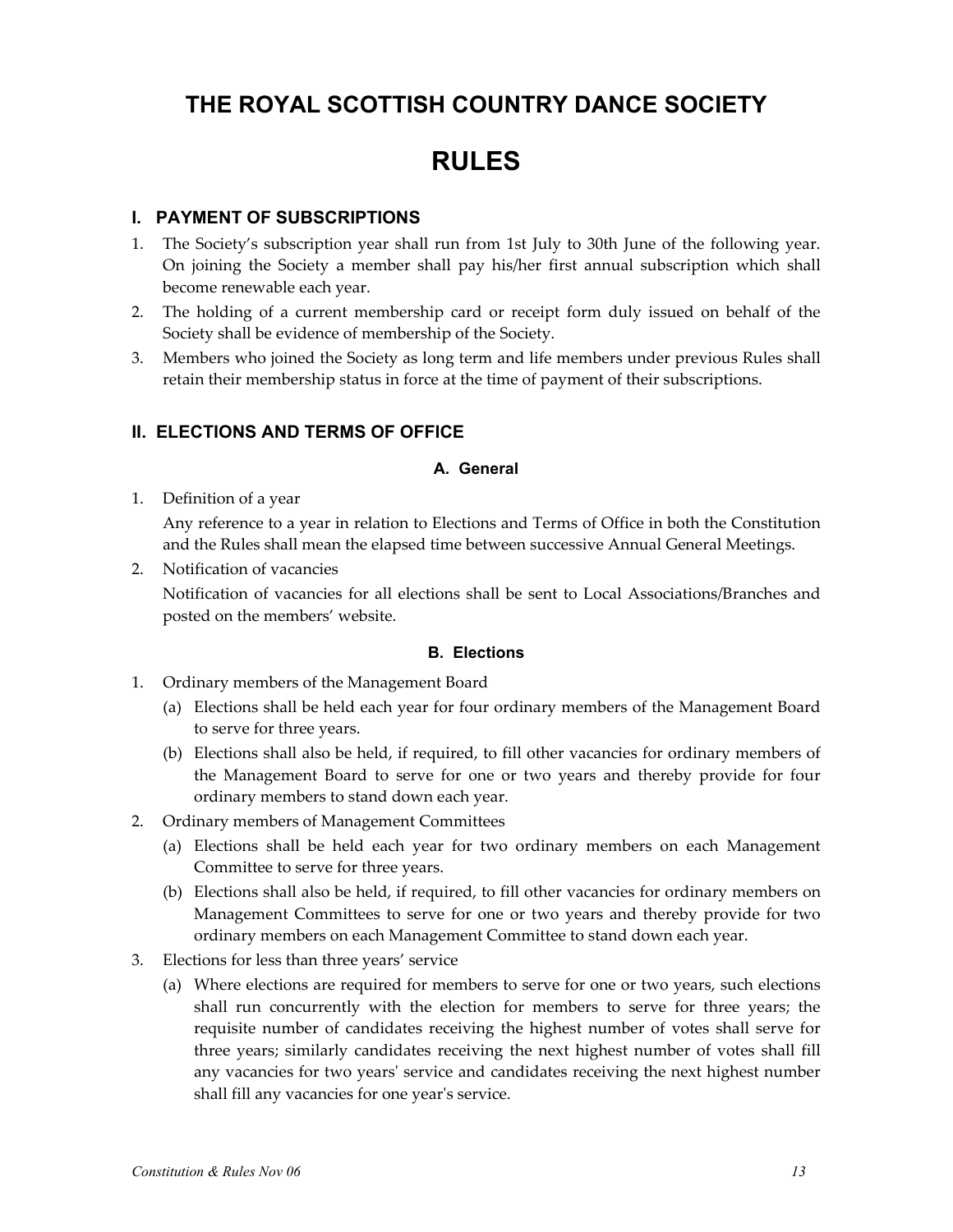(b) Members elected to serve for one or two years shall be subject to the same Rules on terms of office as members elected to serve for three years.

### **C. Terms of Office**

1. Chairman

 During his/her term of office and for a period of two years after resignation from or completion of his/her term of office, the Chairman and Chairman Elect shall be ineligible to stand for, or to be appointed as a substitute to fill a vacancy for, any elected position.

2. Other Restrictions on Eligibility for Election

 The following restrictions shall apply during an elected term of office and for a period of one year after resignation from, or completion of, that elected term of office.

- (a) A member shall not be eligible to stand for re-election, or be appointed as a substitute to fill a vacancy, for the same position which he/she has just vacated.
- (b) An elected Convenor or Convenor Elect shall not be eligible for election as, or appointment as a substitute to fill a vacancy for, an ordinary member of the Management Board or any Management Committee.
- (c) An elected ordinary member of the Management Board shall not be eligible for election as, or appointment as a substitute to fill a vacancy for, an ordinary member of any Management Committee.
- (d) An ordinary member of a Management Committee shall not be eligible for election as, or appointment as a substitute to fill a vacancy for, an ordinary member of another Management Committee.
- (e) Only the Music Director and the Archivist may seek appointment to the same position for a second term.
- (f) A Director or Archivist shall not be eligible for appointment as a substitute to fill a vacancy for an ordinary member of any Management Committee or an examiner member of the Education and Training Committee.
- (g) A Director or Archivist who has served for more than four years continuously shall not be eligible for election as, or appointment as a substitute to fill a vacancy for, an ordinary member of the Management Board or Management Committees until a period of one year has elapsed.

### **III. DUTIES AND RESPONSIBILITIES OF THE MANAGEMENT BOARD**

 In addition to the Duties set out in the Constitution the responsibilities of the Management Board shall include the following.

- 1. To review from time to time the Constitution and Rules and to recommend changes for consideration by the Annual General Meeting of the Society.
- 2. To arrange the Annual Conference and to prepare agendas for General Meetings.
- 3. To take overall responsibility for the utilisation of funds in furtherance of the Purposes of the Society.
- 4. To be responsible for staff matters including the appointment and dismissal of staff; in the case of salaried staff and advisors, to be responsible for matters of appraisal, remuneration and conditions of employment.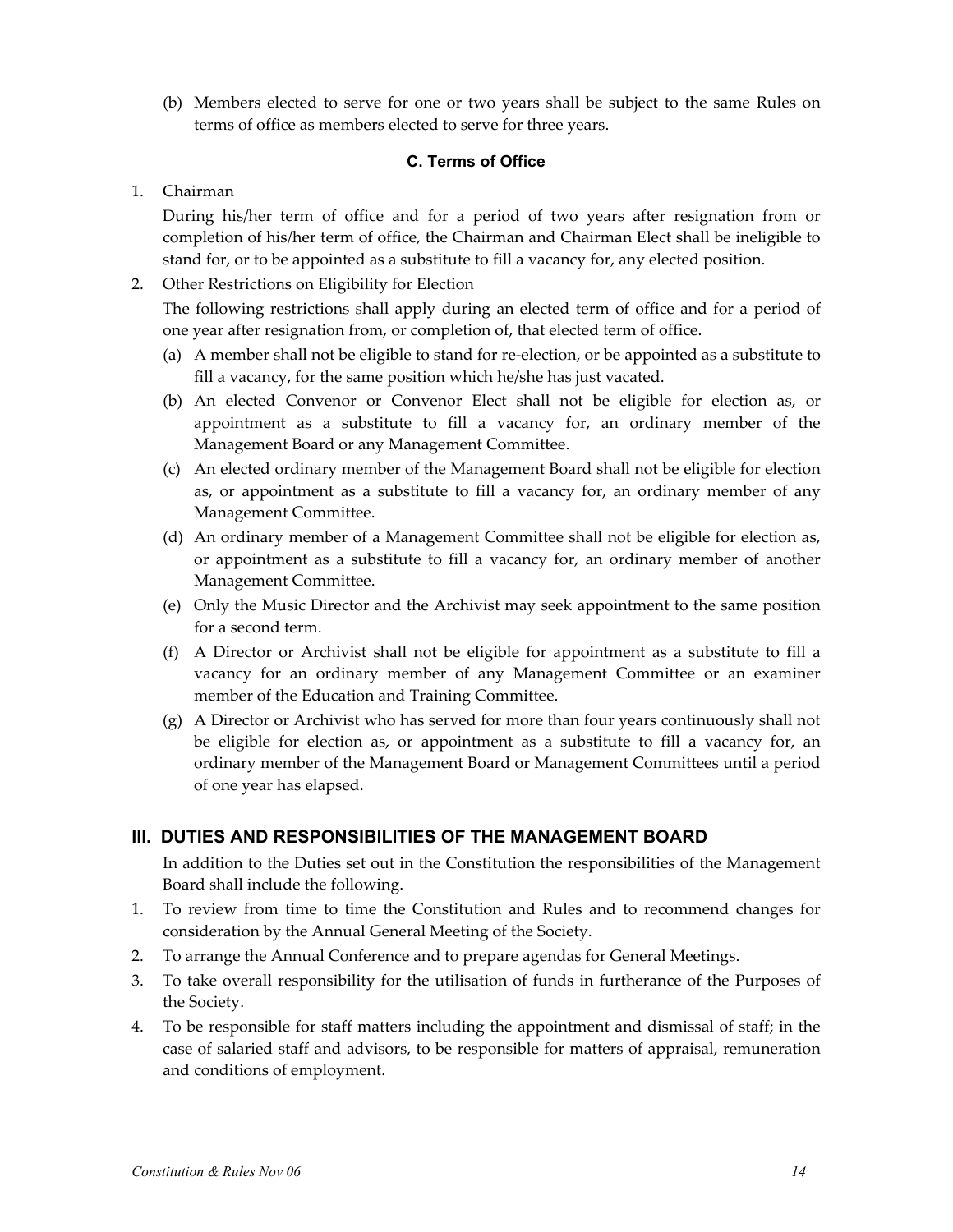- 5. To maintain a system of communication whereby every Local Association/Branch has access to the Management Board and timely reports of the Board's deliberations, and whereby members are kept informed of Society policy, aims and achievements.
- 6. To ensure that all policies, procedures, committee remits and the duties, responsibilities and terms of office of Directors and other appointees are documented, that a list of these documents is maintained and that a copy of any or all of the documents are made available to any member on reasonable request.
- 7. To direct the Secretary/Administrator in the management and administration of the Society and the management of its property.
- 8. To identify the major risks to which the Society is exposed and to institute systems and procedures for effective risk management.
- 9. To manage the dissolution of the Society, should this become necessary.

# **IV. MANAGEMENT COMMITTEES**

- 1. The Convenor Elect or a depute from the committee shall take the chair in meetings and attend the Management Board meetings when the Convenor is not available.
- 2. Each Committee shall be responsible to the Management Board for implementing Society policy and strategy within its designated remits, as delegated by the Management Board.
- 3. Each Committee shall ensure that proper minutes of each meeting are kept and shall submit copies to the members of the Management Board.

# **V. PROCEDURES RELATING TO GENERAL MEETINGS**

 In addition to delegates, the following may attend in a non-voting capacity: Honorary Members, Management Board Members, Management Committee Members, Past Chairmen and the Secretary/Administrator of the Society. Members may attend as observers.

### **A. Chairman**

- 1. The President of the Society shall preside at a General Meeting. In the absence of the President, the Chairman of the Society, whom failing the Chairman Elect, shall act as chairman.
- 2. In the absence of the President, the Chairman and the Chairman Elect, a chairman shall be nominated and elected by a majority of the delegates present.

### **B. Delegates**

- 1. Names and addresses of delegates shall be sent to the Secretary at least seven days prior to a General Meeting.
- 2. Every delegate shall, on admission to the meeting, present his/her credentials. In the event of a nominated delegate being unable to attend, an accredited substitute shall be allowed.
- 3. Members of the Society who have not joined a Local Association/Branch shall not be represented at General Meetings.

### **C. Agenda for the Annual General Meeting**

1. A provisional Agenda shall be issued to all Local Associations/Branches and members of the Management Board and posted on the members' website ten weeks prior to the Annual General Meeting.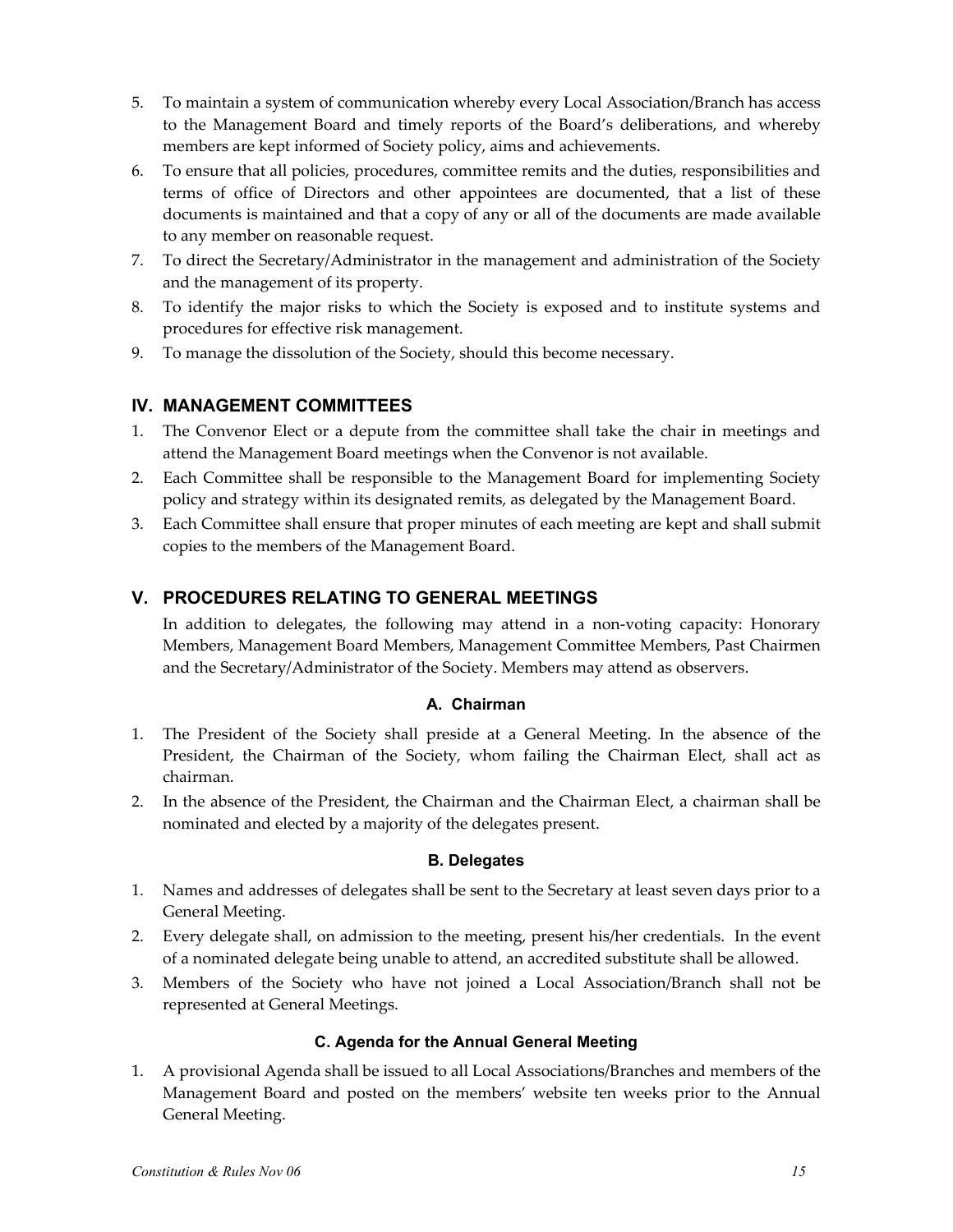2. The final Agenda for an Annual General Meeting shall be issued to Local Associations/Branches, delegates and members of the Management Board and posted on the members' website at least four weeks before the Annual General Meeting.

### **D. Motions and Amendments**

- 1. All ordinary motions shall be submitted to the Secretary at least 12 weeks before the Annual General Meeting and issued in the provisional agenda.
- 2. A Local Association/Branch wishing to amend a motion shall send such an amendment to the Secretary at least six weeks prior to the Annual General Meeting.
- 3. The final motions and any amendments shall be issued in the final agenda.
- 4. Every motion and amendment shall be formally proposed and seconded by members present and authorised to speak at the meeting. Motions submitted from the Management Board shall be proposed and seconded by members of the Management Board. Motions submitted from a Local Association/Branch shall be proposed and seconded by delegates authorised to attend and vote in accordance with the Constitution. A motion not seconded shall be held as dropped and no reference thereto shall be made in the minute of the meeting. If more than one amendment to a motion is proposed and seconded, the chairman shall first put to the meeting the propositions which shall most clearly enunciate the fundamental point at issue. On a decision being reached on this matter the remaining amendments shall as the case may be, be held to have fallen or shall be put to the meeting in the order which to the chairman shall seem best calculated to achieve a clear result.
- 5. Should an emergency motion have been included in the Final Agenda that had not previously been included in the Provisional Agenda, an amendment relevant to such motion may be accepted by the meeting. Unless introduced under the Constitution as Urgent Business, no new amendment shall be allowed at the meeting on motions that have been included in both the provisional and final agendas.
- 6. No delegate may move more than one amendment to the motion then before the meeting.
- 7. A motion or amendment may be withdrawn by the proposer only with the consent of the seconder and of the chairman.

### **E. Deference to Chairman**

- 1. When the chairman is standing no delegate may remain standing or may speak.
- 2. In the event of more than one delegate rising to speak at the same time, the chairman shall indicate the delegate who is to speak and all others shall resume their seats.
- 3. When a delegate has risen on a "point of order" he/she shall, having put his/her proposition, resume his/her seat to allow the chairman to give his/her ruling.

### **F. Speakers**

- 1. Only Office Bearers, delegates, members of the Management Board and (in the absence of a Convenor) a Convenor's representative from the relevant Management Committee may speak to motions. Management Board members and Convenors' representatives may speak only on issues relevant to their work on the Board or Management Committees.
- 2. The delegate who proposes the adoption of a report may speak for a maximum of four minutes and shall name the Local Association/Branch that seconds the adoption.
- 3. The mover of a motion, or of an amendment, shall not speak for more than seven minutes. No other speaker shall speak for more than four minutes. An exception may be made to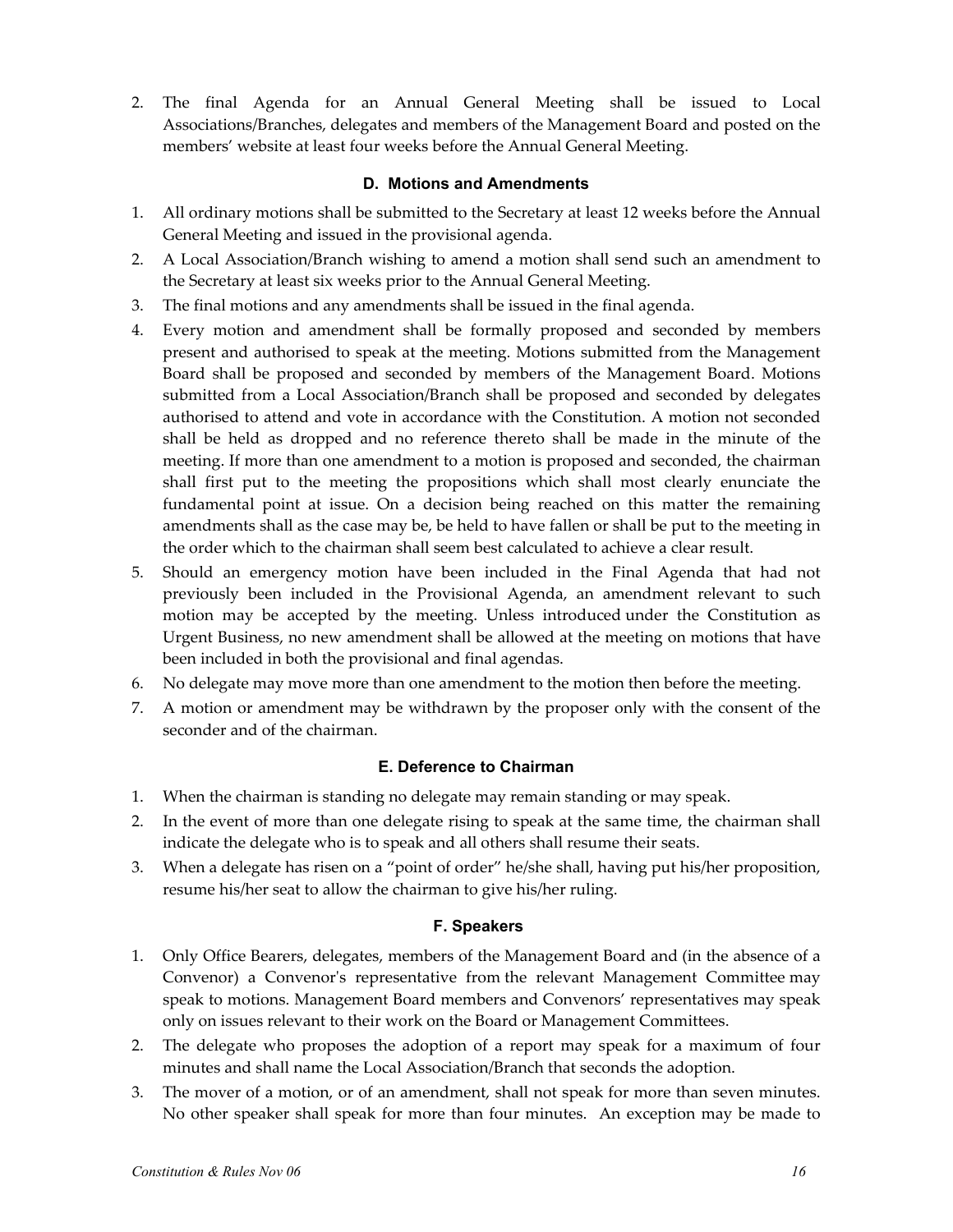this rule in the case of any speaker with the consent of a majority of the delegates present. It shall be competent for the chairman to determine without the necessity of taking a vote whether the consent of the majority of delegates to the foregoing time limits being exceeded has been obtained.

- 4. The mover of a motion and the mover of an amendment shall have a right of reply. They shall not speak for more than three minutes each.
- 5. No person, except with the consent of a majority of those present, shall speak twice on the same motion.

#### **G. Other Procedural Matters**

- 1. Any delegate who has not spoken on the matter under discussion may move "that the question be now put", but only after at least two speakers apart from the movers and seconders shall have been heard on each side. On such motion being made it shall at once be put to the meeting without further discussion and, in the event of it being carried, the matter before the meeting shall at once be put to the vote.
- 2. Any delegate who has not spoken on the matter under discussion may move "That the meeting proceed to the next business", but only after at least two speakers apart from the movers and seconders shall have been heard on each side. On the motion being made it shall at once be put to the meeting, without further discussion and, in the event of it being carried, all discussion on the matter then before the meeting shall cease.

### **VI. LOCAL ASSOCIATIONS/BRANCHES**

- 1. Any member or members wishing to form a Local Association/Branch for a particular area or district shall notify the Secretary of his/her/their intention.
- 2. A proposed Local Association/Branch may be licensed by the Society provided that the following conditions are fulfilled.
	- (a) All members of the Local Association/Branch must be members of the Society.
	- (b) The Constitution of the Local Association/Branch must be approved by the Management Board. Recommended Model Constitutions for Local Associations/Branches are available from the Society.
	- (c) The Local Association/Branch must submit a copy of its annual Report on the year's working of the Local Association/Branch together with a copy of its annual Accounts, to the Secretary of the Society no later than two months after the Local Association/Branch's Annual General Meeting.
	- (d) The Local Association/Branch must agree not to engage in activities which in the view of the Society are prejudicial to the Purposes as defined in the Constitution and the interests of the Society.
	- (e) The Local Association/Branch must enter into a licence agreement with the Society which shall conform, or as near as appropriate, to the Model Licence Agreement available from the Society.
- 3. Any two members of the Management Board, one of whom must be an Office Bearer, shall be authorised to sign a Licence Agreement on behalf of the Society.